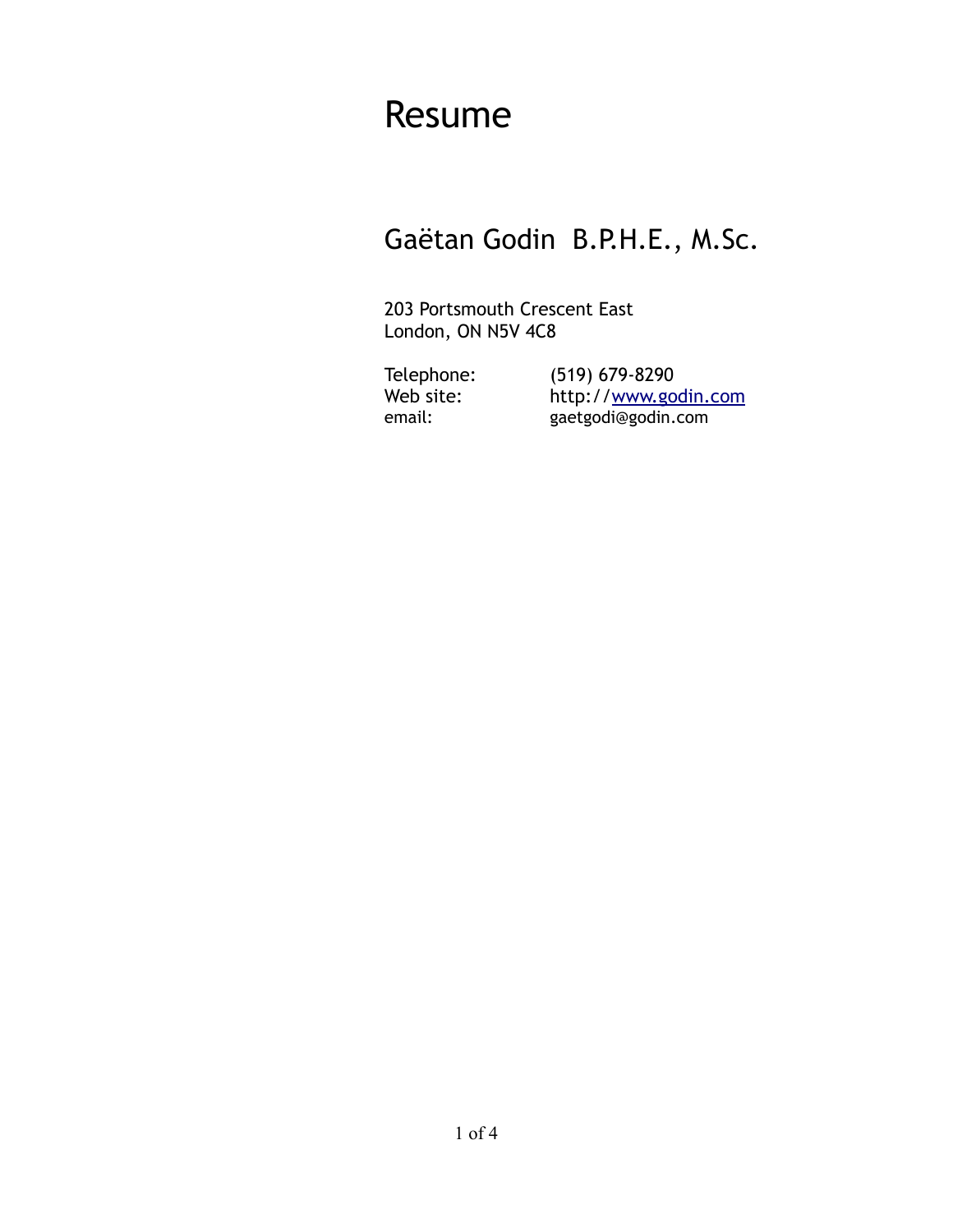# **Personal Information**

| Languages                                      | French and English, fluent, spoken and written                                                                                                                                                                                                                                                       |
|------------------------------------------------|------------------------------------------------------------------------------------------------------------------------------------------------------------------------------------------------------------------------------------------------------------------------------------------------------|
| Citizenship                                    | Canadian                                                                                                                                                                                                                                                                                             |
| <b>Business</b>                                | President, Godin London Incorporated, incorporated in May,<br>1979 for the development and sales of specialty computer<br>software, to offer computer consulting and to develop and/or<br>host websites.                                                                                             |
| Education                                      |                                                                                                                                                                                                                                                                                                      |
| <b>Primary and secondary</b>                   | Kapuskasing French first language school, French seminary in<br>Ottawa and grade 13 at the Kapuskasing and District High<br>School.                                                                                                                                                                  |
|                                                | 1995-1997                                                                                                                                                                                                                                                                                            |
|                                                | Grade 10 & 11 Mandarin Chinese Course, School for<br>Continuing Education, London, Ontario                                                                                                                                                                                                           |
|                                                | University 1966-1970                                                                                                                                                                                                                                                                                 |
|                                                | University of Toronto, Bachelor of Physical and Health<br>Education (BPHE).                                                                                                                                                                                                                          |
|                                                | 1970-1972                                                                                                                                                                                                                                                                                            |
|                                                | University of Toronto, Master of Science, Exercise Physiology.<br>Thesis: "A Study of the Energy Expenditure of a Small Eskimo<br>Population." The result of studies part of the Human<br>Adaptability Section of the International Biological Project, held<br>in Igloolik, North West Territories. |
|                                                | 1980-1989                                                                                                                                                                                                                                                                                            |
|                                                | University of Western Ontario, Ph.D. student in Epidemiology<br>and Statistics, part time basis, courses completed.                                                                                                                                                                                  |
| Publications                                   | Multiple, in the Health Field                                                                                                                                                                                                                                                                        |
| <i>Expertise in Information</i><br>Processing: | Have worked with computers since 1966. File and data<br>management since 1968. Software development, data analysis<br>and consulting since 1970. Experienced in legacy systems,<br>from toggle switch programming (bits) to modern Windows<br>environments.                                          |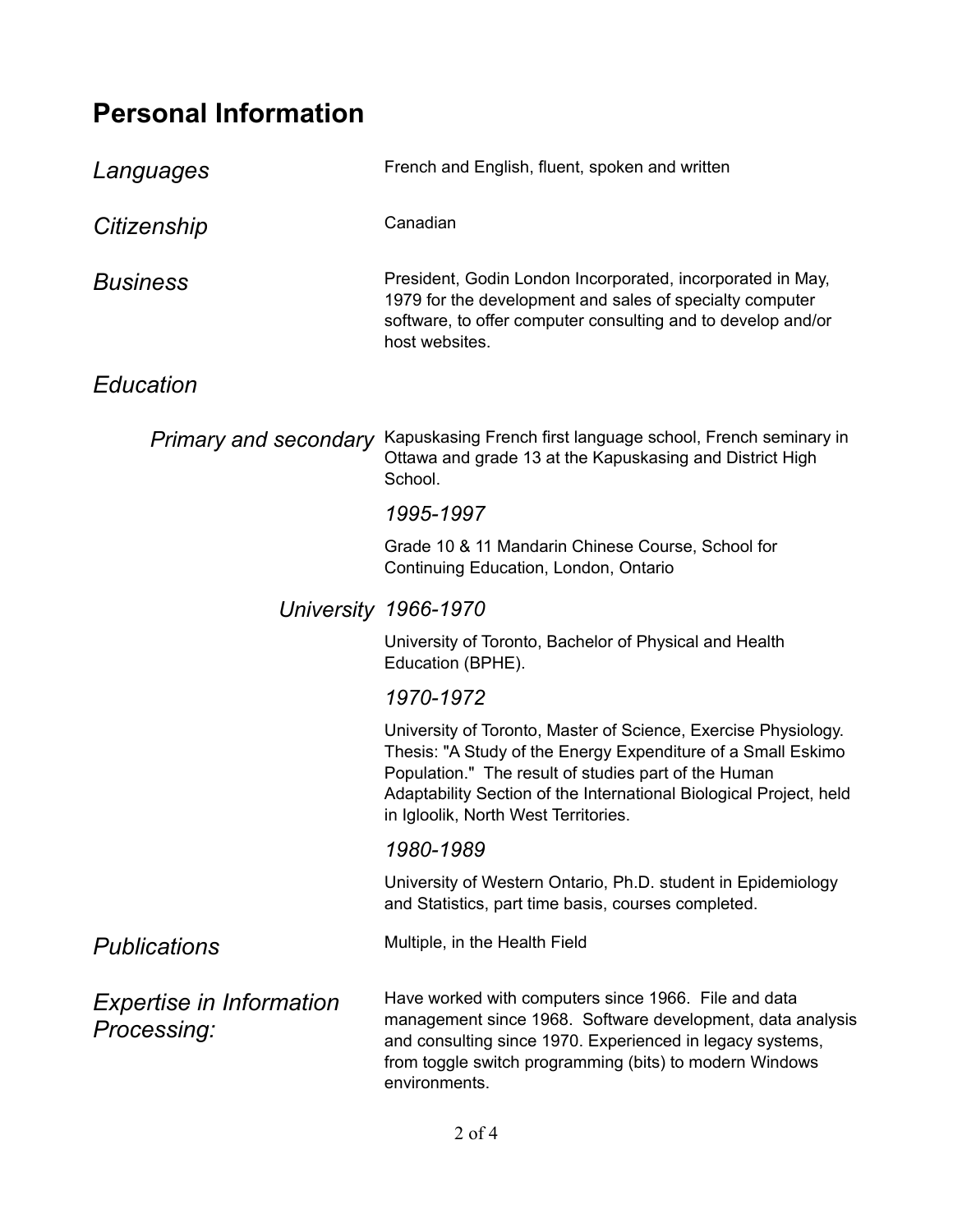*Languages and Programming Systems*

*Preferred working environment*

*Work Experience and Community involvement* Have worked with many, including APL, Cobol and Fortran. Practical knowledge of software in statistics, graphics, word processing, spreadsheets, databases and electronic mail, networks and the Internet (Secure transactions, databases, scripting, PHP, SQL, Java).

Remotely, using Imoncall, Logmein, Remote desktop, Live meeting. Have developed extensive systems remotely and in team environments

## *1972-1979 Field Director*

Lipid Research Program, University of Toronto. An international program funded by the National Heart, Lung and Blood Institute (U.S.A.) and the Ontario Heart Foundation with 15 international clinics/centres established to research the relationships of blood fats to heart and vascular disease.

### *June, 1979 Consultant*

Institute of Nutrition for Central America and Panama, in Guatemala, for the World Health Association. To analyse their computer environment (HP 3000 environment) and make recommendations for staff relations and expansion possibilities.

#### *1979-1982 Research Officer*

Health Advisory Council to the Brewers Association of Canada. Position with the University of Western Ontario, department of Psychiatry. Administered a funding program for research on the effects of alcohol on humans

#### *1975-1979 Founding Parent & Director*

Toronto Island Montessori School

#### *1983-1994 School Trustee*

Member of the French Language Advisory Committee and School Trustee for the Board of Education for the City of London, twice chairperson of the French Language Section.

#### *1979-present Entrepreneur*

Development and management of a business in computers and information management. Developed vertical market applications for the Food Manufacturing industry and for nutritionists in research. For other applications please refer to [http://www.godin.com](http://www.godin.com/)